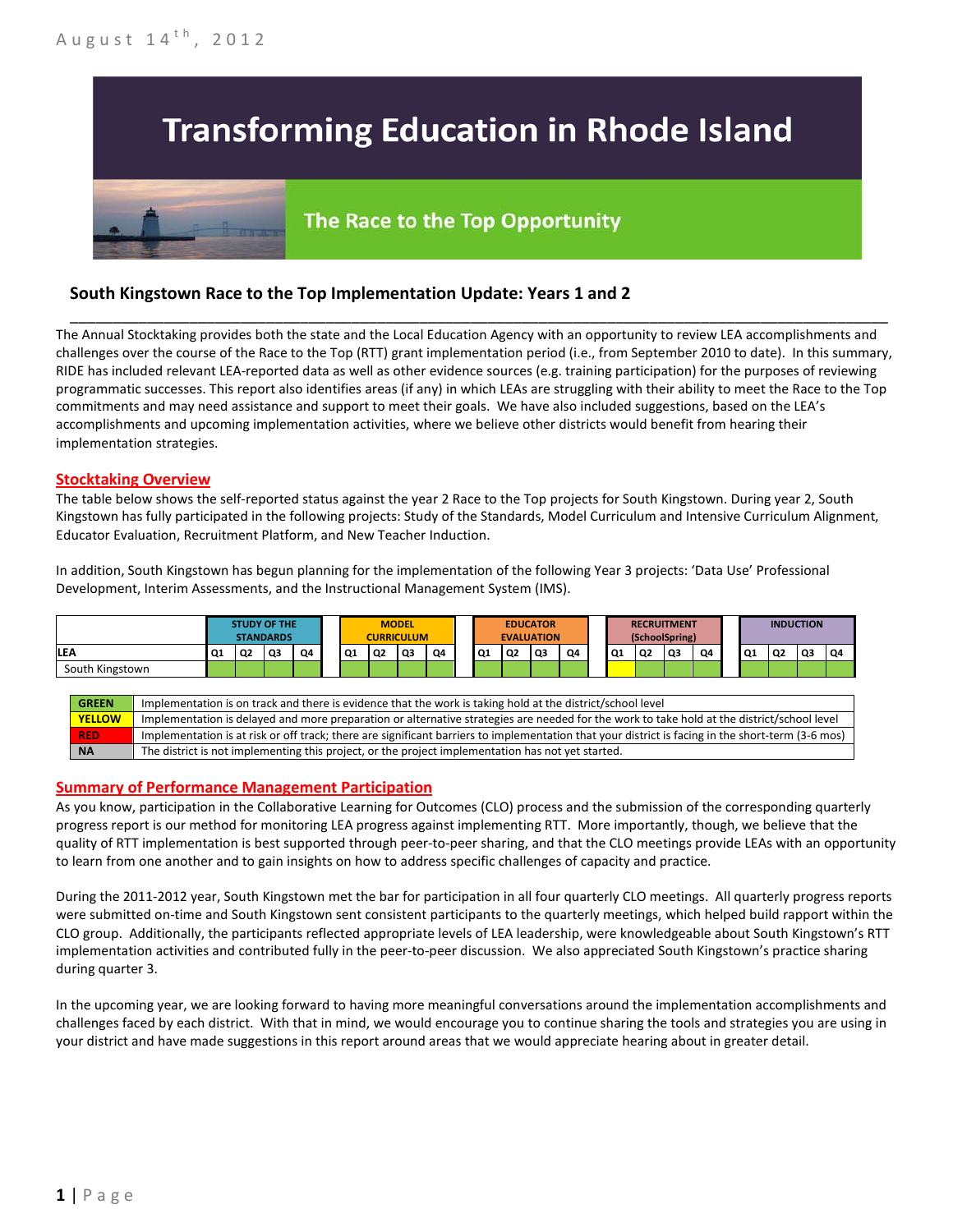### **System of Support 1: Standards and Curriculum**

As of July 2012, South Kingstown is on-track against the System of Support 1 year 1 and year 2 commitments and tasks for Race to the Top, reflected in the tables below. Based on the quarterly progress reports submitted by South Kingstown, we have assessed the district as 'on track', 'delayed' or 'off track/at risk' on each task utilizing the criteria described on page 1 of this report.

| <b>Study of the Standards</b>                                   | Year 1:<br>SY10-11 | Year 2:<br>SY11-12     |  |
|-----------------------------------------------------------------|--------------------|------------------------|--|
| Identify educators to participate in the Study of the Standards | $X^*$              |                        |  |
| Specify names and invite participants                           | $\mathbf{\Lambda}$ |                        |  |
| Coordinate schedule with RIDE for all participants              | Λ                  |                        |  |
| Complete planned educator training                              | '                  | $\mathbf{v}$<br>$\sim$ |  |

*\*Please note: the 'x' in the above table represents the anticipated completion timeline set by RIDE, not when the district completed the task.*

| Intensive Curriculum Alignment and Model Curriculum Development                                                                                                                                                                                           |   |   | Year 2:<br>SY11-12 |
|-----------------------------------------------------------------------------------------------------------------------------------------------------------------------------------------------------------------------------------------------------------|---|---|--------------------|
| Develop and communicate a multi-year Transition Plan for the Common Core State Standards implementation, including clear<br>expectations for school level transition benchmarks and a plan for developing a curriculum aligned to the CCSS in grades K-12 |   | x | ⋏                  |
| Identify opportunities for educators to work collaboratively to deepen understanding of CCSS (e.g. Common Planning Time, grade<br>level team, department meetings, faculty meetings)                                                                      |   | x |                    |
| Conduct analyses of each core curricula to ensure that each is aligned to standards, guaranteed and viable                                                                                                                                                |   |   |                    |
| ldentify which, if any, curriculum development is needed as well as the method by which curriculum will be developed (i.e. Model<br>Curriculum with the Charles A. Dana Center, through an LEA cohort, or individually)                                   | x | x |                    |
| Create implementation plan, including the identification of aligned resources, to support roll out of new curricula                                                                                                                                       |   | X |                    |
| Develop curriculum aligned to the Common Core State Standards, including participation in Dana Center curriculum writing and<br>leadership sessions (if applicable)                                                                                       |   | х | χ                  |

We are pleased to note that South Kingstown distributed all of the common core guidebooks to their teachers. The district also exceeded their RTT goals (i.e. 4 per building, or 85% of core educators in the district) for participation in the Study of the Standards training sessions; the district sent approximately 100 lead educators to sessions in the ELA and Math common core state standards. To deepen knowledge at the district level, those educators continued their work in department meetings and common planning time.

To deepen educator understanding of the new standards, South Kingstown encouraged discussion of the Common Core implementation at faculty meetings. Teachers designed and shared lessons aligned to the Common Core throughout the year, and their discussions moved beyond the changes themselves to encompass the impact of the changes on teaching and learning, and how to best utilize current resources to support the changes. Additionally, the district has attended supplemental professional development geared towards increasing readiness to transition through focusing on text complexity, developing text-dependent questions, and deepening understanding of the mathematics standards.

South Kingstown has made significant progress against implementing a guaranteed and viable curriculum aligned to the new common core state standards. During the 2011-2012 school year, South Kingstown was a part of the SORICO region partnership with the Dana Center on the creation of a K-12 aligned math curriculum. This work, which will conclude in spring 2013, was in part aided by district substitute coverage so that teachers could participate in the Dana Center work. South Kingstown also received additional grant funding from RIDE to support district adoption of a K-12 aligned ELA curriculum by creating resources and lesson plans during summer 2012.

In their quarterly progress reports, South Kingstown noted that they have encountered the following challenges around this work:

- Loss of common planning time at the elementary level, which will impact ability for educators to work collaboratively in this area.
- Curriculum writing support for Algebra I in grade 8
- Absence of materials aligned to the Common Core
- Perception that the common core may be less rigorous when, in fact, it is much more rigorous
- Parents and teacher struggle with the amount of time teachers spent out of the classroom

We want to commend South Kingstown on their collaboration (both in-district and cross-district) around resources and strategies that will deepen educator understanding of the new Common Core State Standards and accelerate the implementation of the new standards at the classroom level. We hope that you will take the opportunity to share the curriculum materials you are developing with your fellow CLO colleagues during upcoming meetings, or with all districts through the Instructional Management System (IMS). We look forward to hearing about your progress working collaboratively with the other districts, and on new in-district initiatives, as well as the successes and challenges you encountered along the way, as you (and all districts) begin planning for next steps following the common core state standards alignment.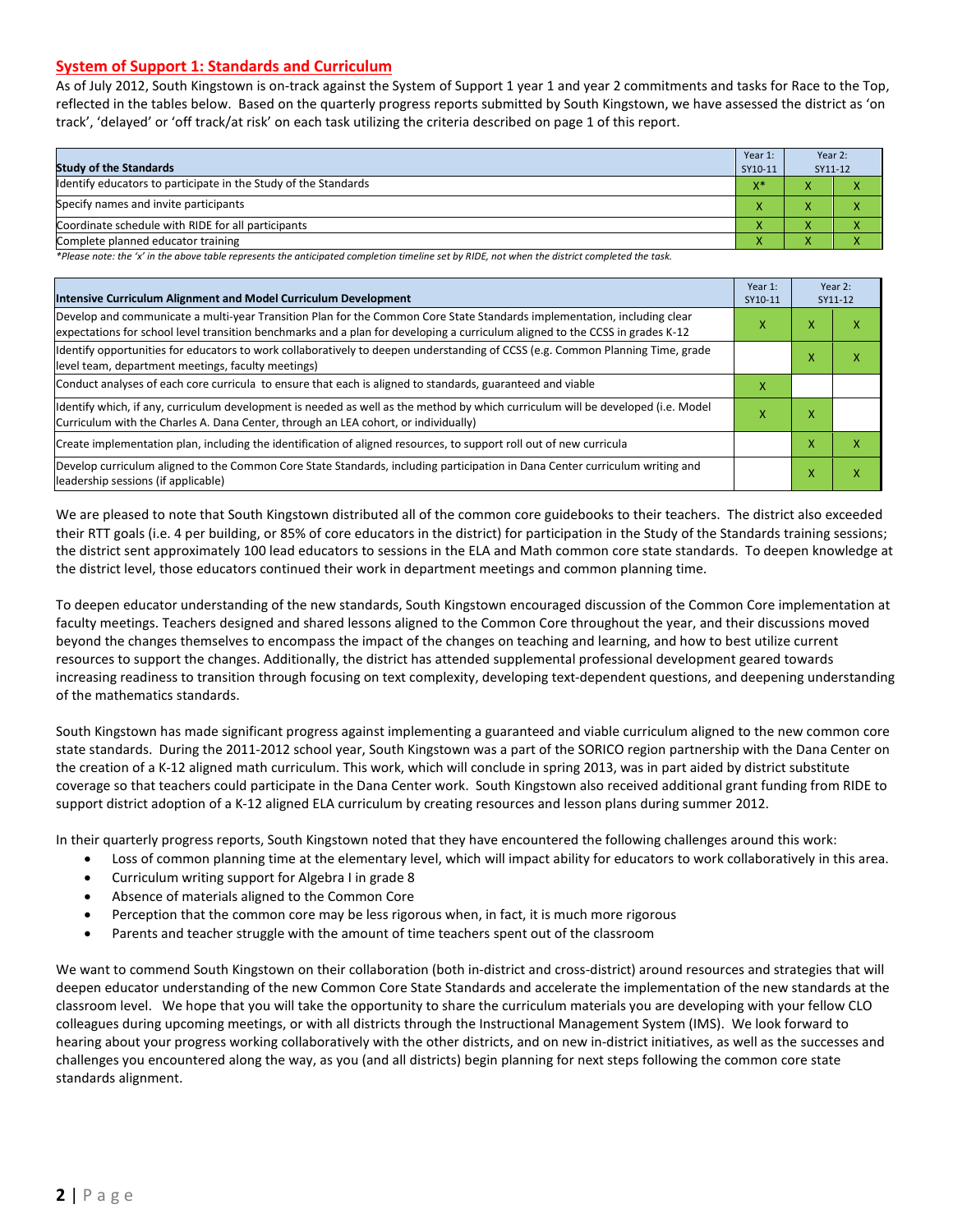#### **System of Support 2: Instructional Improvement Systems**

As of July 2012, South Kingstown is on-track against the System of Supports 2 year 1 and 2 commitments and tasks for Race to the Top. Thus far, South Kingstown has reported that they intend to partially implement the Interim Assessments during this upcoming school year and RIDE anticipates that the district may choose to also register for training on the administration and scoring of the Interim Assessments, which will take place in September 2012. South Kingstown has also indicated that the district will engage school data leadership teams in the 'Data Use' professional development series, which starts in August 2012, and the district has confirmed logistics with RIDE for those initial sessions.

Additionally, educators from South Kingstown registered/attended training on the Instructional Management System (IMS) Primary (Pinnacle) and RtI (Exceed) platforms, as well as Administrator. RIDE would like to remind the district that several crucial steps must be taken before the district can implement any of the RTT data systems (including the EPSS). Additionally, some functionality in the Instructional Management System is dependent upon the timely submission of Teacher-Course-Student data. In the upcoming weeks, please be mindful of these deployment actions.

In the upcoming CLO sessions, we look forward to hearing about the successes and challenges that South Kingstown has encountered while implementing these systems, as well as the district's progress around building teacher engagement in the various IMS tools and resources. Additionally, for those participating in the 'Data Use' professional development, we would be interested in hearing some of the strategies that South Kingstown has learned around deepening collaboration around data and using data to change instructional outcomes.

| <b>Instructional Management System (IMS)</b>                                                                                                                                                                                           | Year 1:<br>SY10-11                     |   | Year 2:<br>SY11-12 |
|----------------------------------------------------------------------------------------------------------------------------------------------------------------------------------------------------------------------------------------|----------------------------------------|---|--------------------|
| Designate an LEA data steward to support decision making around data collections and systems implementation and to provide input<br>and feedback on data initiatives through designated representatives                                | Identify<br><b>LEA Data</b><br>Steward | x |                    |
| Maintain data quality standards of local student information systems and upload local assessment data and program information as<br>required by RIDE in a timely manner                                                                |                                        | х | х                  |
| Review the RIDE IMS Training Plan and develop a multiyear training and implementation plan to provide all educators with access<br>and training on the system                                                                          |                                        |   |                    |
| Based on IMS Training Plan guidance, register and attend training for Administrative Users (i.e. users who will maintain and configure<br>both the Primary IMS and RtI Module) and LEA Trainers (i.e. staff to be trained as trainers) |                                        |   | х                  |
| Following RIDE training, LEA Administrative Users and LEA Trainers configure the IMS for educator use and to provide end users with<br>access and training needed to utilize the IMS for daily activities                              |                                        |   | х                  |

| 'Data Use' Professional Development                                                                                                                                                                                                                                                     | Year 1:<br>SY10-11 | Year 2:<br>SY11-12 |        |
|-----------------------------------------------------------------------------------------------------------------------------------------------------------------------------------------------------------------------------------------------------------------------------------------|--------------------|--------------------|--------|
| Complete a needs assessment survey indicating the use of and collaboration around data within schools and across the LEA                                                                                                                                                                |                    |                    | ⋏      |
| Based on RIDE implementation plan, determine the timing (i.e. Year 1, Year 2, or staggered across Year 1 and Year 2) of LEA<br>participation in 'Data Use' Professional Development and provide RIDE with the schools that will participate in Year 1 and/or Year 2<br>training cohorts |                    |                    | л      |
| In coordination with RIDE, select 'Data Use' training dates for each cohort of schools, as applicable                                                                                                                                                                                   |                    |                    | Year 1 |
| Ildentify and provide RIDE with the leadership team members from each school who will participate in the Year 1 and/or Year 2<br>training cohorts, as applicable                                                                                                                        |                    |                    | Year 1 |

*\* Please note that, for this project, 'year 1' refers to cohort 1 taking place during the 2012-2013 school year, and 'year 2' refers to cohort 2 taking place during the 2013-2014 school year.*

| <b>Interim Assessments</b>                                                                                                                                                              | Year 1:<br>SY10-11 | Year 2:<br>SY11-12 |
|-----------------------------------------------------------------------------------------------------------------------------------------------------------------------------------------|--------------------|--------------------|
| Identify method by which all educators will have access to interim assessments                                                                                                          |                    |                    |
| Develop timeline for training of all educators in the use of interim assessments utilizing train-the-trainer model                                                                      |                    |                    |
| Develop protocols or expectations regarding the use of interim assessment to inform instruction including timelines for<br>administration and process for scoring and reporting results |                    |                    |

Based on information provided to RIDE, we anticipate that South Kingstown will implement the Formative Assessment professional development modules during school year 2013-2014.

| <b>Formative Assessment Online Professional Development Modules</b>                                                                                                                                      | Year 1:<br>SY10-11 | Year 2:<br>SY11-12 |
|----------------------------------------------------------------------------------------------------------------------------------------------------------------------------------------------------------|--------------------|--------------------|
| Create multivear plan for implementation of formative assessment PD modules, including the process and timelines by which all<br>educators will participate in the formative assessment training modules |                    |                    |
| Identify facilitators who will support the implementation of formative assessment practices in daily instruction                                                                                         |                    |                    |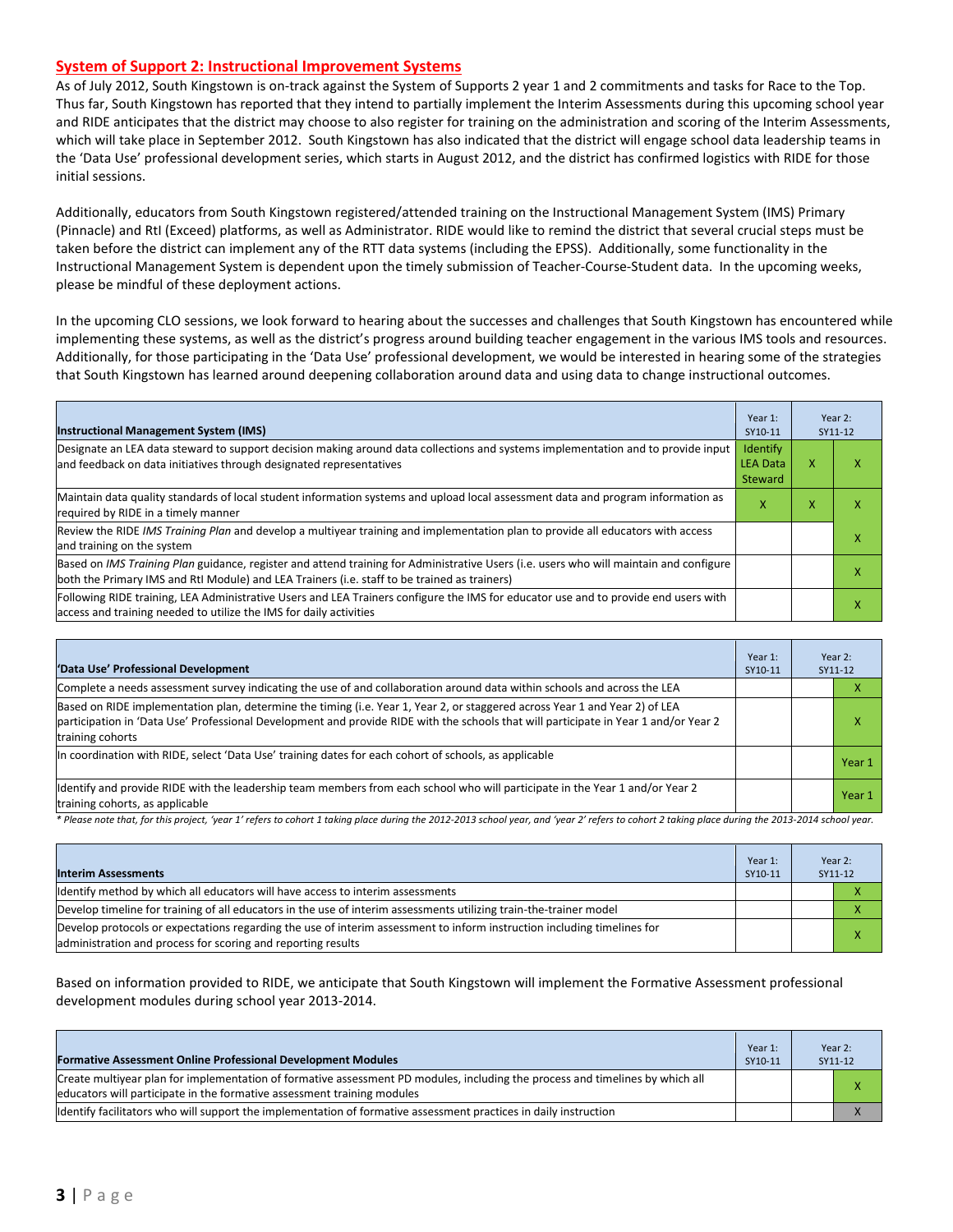## **System of Support 3: Educator Effectiveness**

As of July 2012, South Kingstown is on-track against the System of Support 3 year 1 and 2 commitments and tasks for Race to the Top.

| <b>Educator Evaluation</b>                                                                                                                                                                            |   |   | Year 2:<br>SY11-12 |
|-------------------------------------------------------------------------------------------------------------------------------------------------------------------------------------------------------|---|---|--------------------|
| Participate in educator evaluation model design, development and refinement feedback opportunities.                                                                                                   | x | X | X                  |
| Identify District Evaluation Committee members, responsible for monitoring the implementation of the system and providing<br>recommendations to LEA leadership teams.                                 |   | X | x                  |
| Participate in field testing to support RI Model development                                                                                                                                          |   |   |                    |
| ldentify individuals who will serve as primary and, if applicable, secondary/complementary evaluators                                                                                                 |   |   | x                  |
| Send all required evaluators to RIDE-provided evaluator training on model; Send evaluators and system administrators to training on<br>the Educator Performance Support System (EPSS) data system     |   | X | X                  |
| Examine LEA Policies and Contracts for Challenges; where applicable, consider memorandums of understanding or contract renewal<br>language which will support district implementation of evaluations. |   | X | X                  |
| Create a plan for the appropriate use of funds to support implementation of educator evaluation system.                                                                                               |   |   | x                  |
| Complete required RI Model components of educators and building administrator evaluations.                                                                                                            |   | x | X                  |
| Submit evaluation data and documentation (e.g. component and summative level ratings, verified rosters); provide other requested<br>information to support RIDE research and system improvement.      |   |   | X                  |

Based on their quarterly progress reports, South Kingstown has implemented all components of the Rhode Island Model for teacher and building administrator evaluations and submitted final summative evaluation ratings to RIDE. South Kingstown created a District Evaluation Committee (comprised of teachers, support personnel, principals, central office staff, and union reps) which has been submitted to RIDE.

To support teacher understanding of the evaluation process, all teachers received a copy of the Teacher Evaluation Guidebook. Additionally, RIDE met with district leaders to provide an overview of the evaluation process, which better poised the administrators to explain the process to their teachers, and afterschool sessions to review the various models were offered to increase understanding of the process. To support district creation of rigorous Student Learning Objectives (SLOs), a RIDE-trained Intermediary Service Provider (ISP) worked with teachers and evaluators. South Kingstown also released one of their administrators to be a regional ISP.

District administrators worked with Ribas Associates to develop evaluation conference protocols, improvement plans, and to develop a common understanding of good teaching practices. Ribas also helped the district ensure inter-rater reliability, which was critical to the success of their evaluation process. Additionally, the district created an Educator Evaluation team which met monthly throughout the year, as did a Personnel Assignment committee, and the minutes from those meetings were posted on FirstClass for easy staff access; additionally, these two teams helped create an Educator Improvement Plan to use for teachers who are developing or unsatisfactory.

South Kingstown attended all evaluation training modules offered by RIDE during the 2011-2012 school year. Currently, participants from the district are registered for/have attended the upcoming summer training. We want to remind the district that all personnel responsible for evaluating teachers and building administrators must attend Academy training during summer 2012, as well as two half-days of additional professional development taking place over the 2012-2013 school year and online observation practice; personnel responsible for evaluating both teachers and building administrators (e.g., a principal who evaluates teachers and an assistant principal) are only required to attend the *Academy for Personnel Evaluating Teachers*.

In their quarterly progress report, South Kingstown noted that they have encountered the following challenges around this work:

Time commitment required to implement the evaluation process well

RIDE has appreciated South Kingstown's collaboration and thought partnership around the development and refinement of educator evaluation processes. Through their participation in feedback opportunities, RIDE has received valuable insight on model refinement and the cyclical evaluation process. We hope that this additional level of participation has been as beneficial to the district as it has been to RIDE.

RIDE appreciates that, during the quarter 3 CLO meeting, South Kingstown shared the structures and processes they put in place to support the evaluation process, and their strategies for ensuring that all educators received fair, accurate, and consistent evaluations. We hope that South Kingstown continues to share the strategies and resources they are using to support their evaluation process during the upcoming CLO meetings.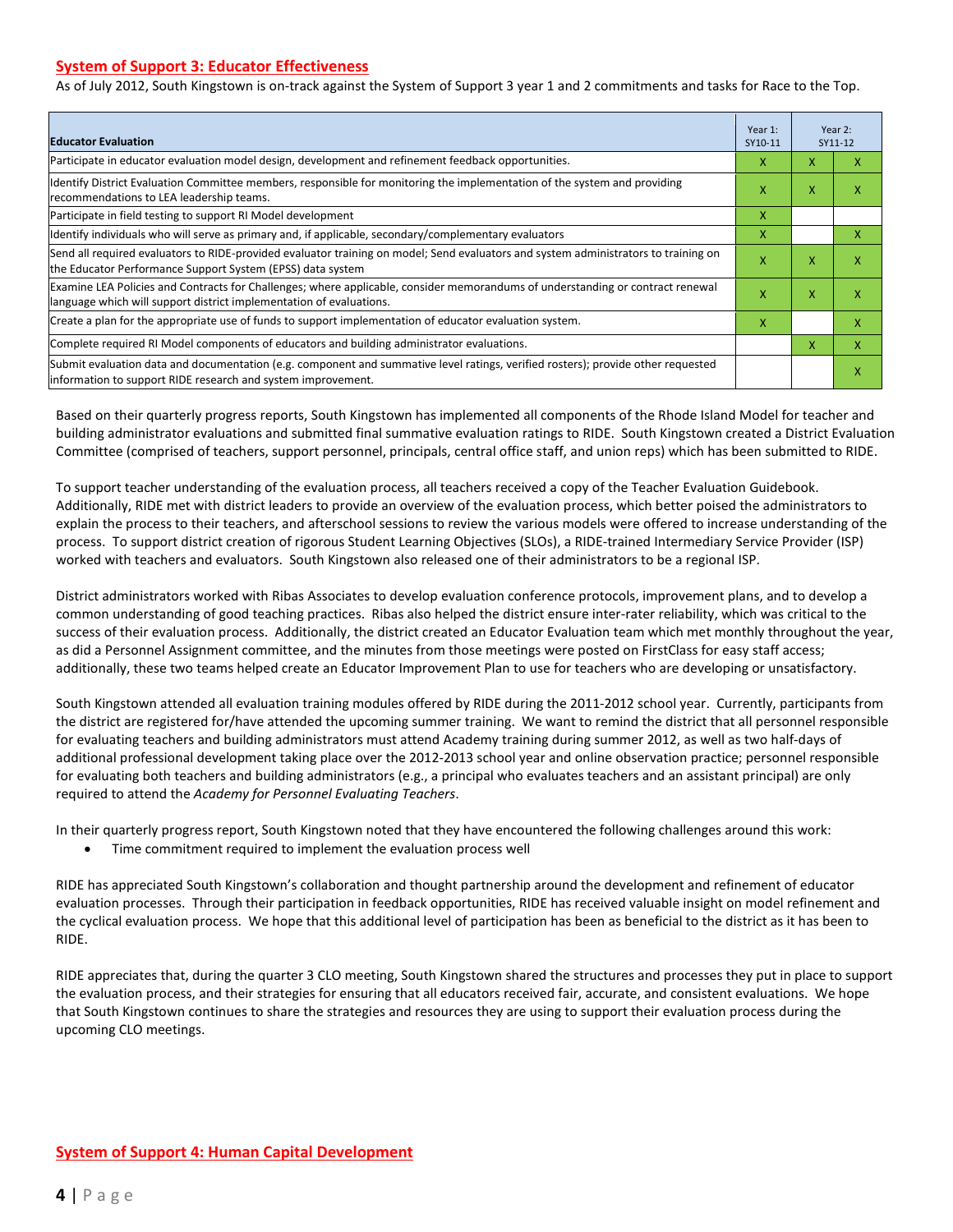As of July 2012, South Kingstown is on-track against the System of Support 4 year 1 and 2 commitments and tasks for Race to the Top.

| <b>Recruitment (SchoolSpring)</b>                                                            | Year 1:<br>SY10-11 | Year 2:<br>SY11-12 |
|----------------------------------------------------------------------------------------------|--------------------|--------------------|
| Provide RIDE with feedback on the desired functionality of a state-wide recruitment platform | X                  |                    |
| Attend orientation sessions with selected vendor and train relevant personnel as needed      |                    |                    |
| (Post open positions using the state-wide Recruitment Platform (SchoolSpring)                |                    |                    |

| <b>Beginning Teacher Induction</b>                                                                                                                                            | Year 1:<br>SY10-11 |                | Year 2:<br>SY11-12 |
|-------------------------------------------------------------------------------------------------------------------------------------------------------------------------------|--------------------|----------------|--------------------|
| Provide RIDE with feedback around the proposed design of the Induction Coach program                                                                                          | X                  |                |                    |
| If applicable, recommend potential Induction Coaches to RIDE                                                                                                                  | X                  |                |                    |
| Review and revise hiring policies, timelines and processes in order to support appropriate and timely projections for anticipated hires<br>requiring induction coach services | х                  |                | ^                  |
| Provide RIDE with list of beginning teachers who will receive Induction Coach support in a timely manner in order to ensure that all<br>beginning teachers have coaching      | х                  |                | ⋏                  |
| Participate in RIDE-provided information opportunities in order to learn about induction coach program                                                                        | x                  | $\overline{ }$ | ^                  |

In preparation for the 2012-2013 school year, South Kingstown continued to utilize the SchoolSpring recruitment platform to recruit for open positions.

RIDE would like to thank South Kingstown for their feedback on the design of the RIDE Induction Model. South Kingstown was a thoughtful partner during those discussions, and RIDE is excited to note that one of the district's teachers was selected as an Induction Coach during the 2011-2012 school year. During the 2011-2012 school year, South Kingstown had 4 beginning teachers which were supported by RIDE induction coaches. The district chose to continue to use their district mentoring program to work with teachers new to the grade or new to the district. The decision to continue with the district mentors removed the concerns raised by those who have successfully supported teachers as mentors in South Kingstown.

In their quarterly progress report, South Kingstown noted that they have encountered the following challenges around this work:

• Initial miscommunication around the recruitment platform chosen by RIDE

In the upcoming CLO sessions, RIDE looks forward to engaging in a deeper conversation around the revisions that South Kingstown and other LEAs have made to their hiring policies, timelines and processes in order to support broader human capital initiatives including recruitment of highly qualified and diverse candidates and providing data-driven induction support to beginning teachers. Additionally, we would encourage South Kingstown to share how they have adjusted their district mentorship program to align with the support provided through the RIDE Induction Coach program.